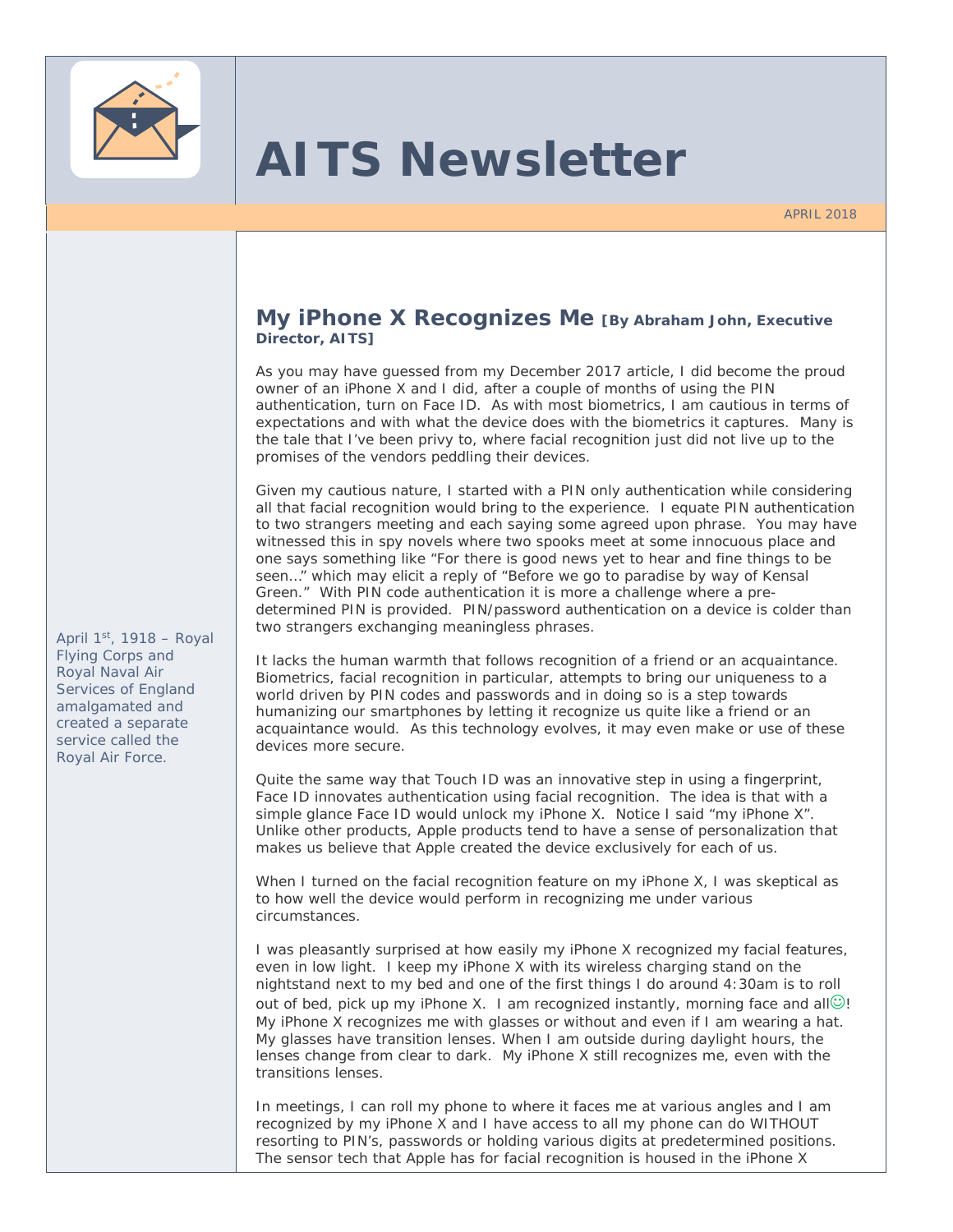"notch". This "notch", by the way, has not bothered me one bit. There are a variety of sensors and it also has the new True Depth camera system. There is a flood illuminator IR system that allows this facial recognition to work in low light conditions. Additionally the True Depth camera is intelligent in how it activates. As I mentioned earlier, just raising my iPhone X to face me will get it ready for Facial ID or tapping on the screen or through an incoming notification. It is smart enough to get ready for use so that Apple's promise of a simple glance is fulfilled.

The data is analyzed by the Apple 11 "Bionic" chipset. The data regarding your unique features is stored in the "Secure Enclave" on the iPhone X. Per Apple, the facial data does not leave the iPhone X and it is not backed up. This was particularly reassuring. Face ID carries depth information and this protects against spoofing by 2D photographs. The anti-spoofing neural engine guards against the use of masks and other methods. Face ID is also sensitive as it relates to your attention i.e. it is attention-aware. There is awareness built in to discern if your eyes are open and looking at the device.

As with any technology there are some caveats/rules when it comes to using Face ID with your iPhone X. A passcode must be setup to use Face ID and you must enter your passcode for an additional layer of validation under the following circumstances. The following list is what Apple has made available.

- The device has just been turned on or restarted.
- The device hasn't been unlocked for over 48 hours.
- The passcode hasn't been used to unlock the device in 6.5 days and Face ID wasn't used to unlock the device in 4 hours.
- The device received a remote lock command
- After 5 unsuccessful attempts to match a face
- After initiating power off/Emergency SOS by pressing and holding either volume button and the side button simultaneously for 2 seconds

According to Apple if your device has been stolen or if you lost your iPhone X, you can initiate a Find My iPhone Lost Mode to prevent Face ID being used to unlock your device.

I realize there are other very beautiful devices that appeal to all tastes but for me, my iPhone X feels like an old, familiar friend that's if a device can occupy that realm. Personally, it has been an excellent choice and purchase. Not to entice, but below for your viewing pleasure is an image from Apple. Notice the, now being imitated, notch!

iPhone X

Say hello to the future.



*April 1st, 1918 – German Expeditionary Force leaves Danzig for Finland and lands in Hangö in South Finland*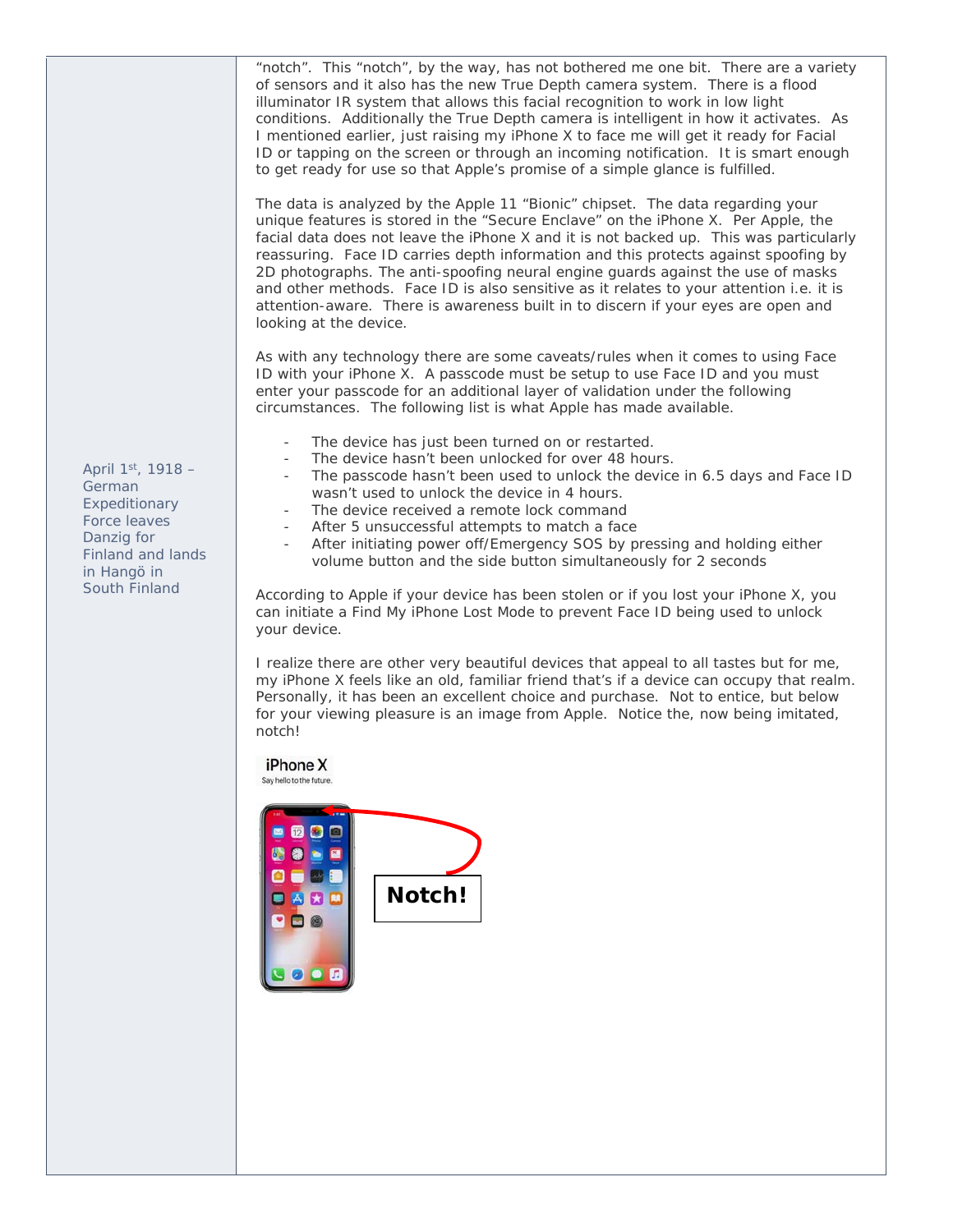# **EIS is Becoming "Fluid" [Dorothy Flores]**

Technology is always changing and EIS is no exception. The software solution behind EIS is Oracle's PeopleSoft ERP (Enterprise Resource Planning) suite of applications. Over the past couple of years, Oracle has been periodically rolling out some new functionality for each of the applications, that is designed to improve the user experience. They call it "Fluid User Interface," or Fluid, for short.

What Fluid will provide is a more modern looking way for users to access self-service functionality using tiles, much like a mobile app, as well as streamlined menu options and navigation. Another benefit of Fluid is the ability provide a more mobile-friendly interface for users. Fluid is designed to be "responsive," meaning that it will adjust its presentation to any device, whether it is a PC, laptop, tablet, or phone.

So, when will Fluid be available to the UNT System user community? Well, it's already here, in limited use. In November 2017, a new PeopleSoft application called Enterprise Learning Management (ELM) was implemented for all employees and is the first EIS application to provide the full Fluid user experience. It's a much cleaner presentation and more up-to-date than the old menu style that is in the current Portal. ELM can be accessed through my.unt.edu on the Human Resources tab. Look for the box called "Learning Portal."

| UNT                                   | <b>Sign out</b><br><b>Blackboard</b><br><b>People &amp; Departments</b><br>Email<br>Calendar<br><b>Cataloos</b><br>Map                                                        |   |                                                                                                   |          |                                                                                                                                                     |
|---------------------------------------|-------------------------------------------------------------------------------------------------------------------------------------------------------------------------------|---|---------------------------------------------------------------------------------------------------|----------|-----------------------------------------------------------------------------------------------------------------------------------------------------|
| <b>EST. 1890</b>                      | <b>Human Resources</b><br><b>Reports</b><br>Student                                                                                                                           |   | Grad/HSC Admissions                                                                               |          |                                                                                                                                                     |
| <b>Student Center</b>                 | $\odot$<br><b>Time Reporting</b>                                                                                                                                              | ö | <b>w</b> ; Learning Portal                                                                        | $\alpha$ | <b>Og0</b> Eagle Alert                                                                                                                              |
| Email                                 | <b>Approve Time</b><br>View and approve timesheets for direct.<br>reports.                                                                                                    |   | Training classes and professional<br>development for faculty, staff and student<br>employees.     |          | Sending important information to<br>keep you safe.<br>Update your information.                                                                      |
| <b>Message Center</b>                 |                                                                                                                                                                               |   |                                                                                                   |          |                                                                                                                                                     |
| <b>Cypress</b>                        | Time & Labor WorkCenter<br>View Manager Time and Labor WorkCenter                                                                                                             |   | Click here                                                                                        |          | Information Security Training                                                                                                                       |
| 1.9 Form                              | <b>My Timesheet</b><br>Enter your time and submit for manager<br>approval                                                                                                     |   | w Concur<br>Concursolutions.com<br>Book airfare, lodging and car rental for<br>university travel. |          | <b>Online Training</b><br>Training access for all employees                                                                                         |
| <b>Privacy Elections</b>              |                                                                                                                                                                               |   |                                                                                                   |          | through the SANS Securing the Human<br>training system.                                                                                             |
| <b>Self Service Help</b>              | eLeave                                                                                                                                                                        | c |                                                                                                   |          | For more information, click here                                                                                                                    |
| Personal Information<br>$\rightarrow$ | <b>Request Leave</b><br>Enter a leave request<br><b>Approve Leave Requests</b><br>Approve leave requests<br><b>Display Leave Requests</b><br>Display submitted leave requests |   | <b>Texas State Service</b>                                                                        | ø        |                                                                                                                                                     |
| Payroll & Compensation 3              |                                                                                                                                                                               |   | <b>Review Months of Service</b><br>ö<br><b>Leave Balances</b>                                     |          | <sup>7</sup> Cafeteria Menus<br>- Bruce Dining Hall<br>- Champs @ Victory<br>- Kerr Dining Hall<br>- Mean Greens @ Maple Hall<br>- West Dining Hall |
| <b>Manager Self Service</b><br>,      |                                                                                                                                                                               |   |                                                                                                   |          |                                                                                                                                                     |
| <b>Time Reporting</b><br>r            |                                                                                                                                                                               |   |                                                                                                   |          |                                                                                                                                                     |

Below is what Fluid looks like in the new Enterprise Learning Management application. It truly is a new look for PeopleSoft with a much more simplified, less cluttered, presentation for the user.



*April 1st, 1918 – Enzeli (Persia) evacuated by Russian regular forces.*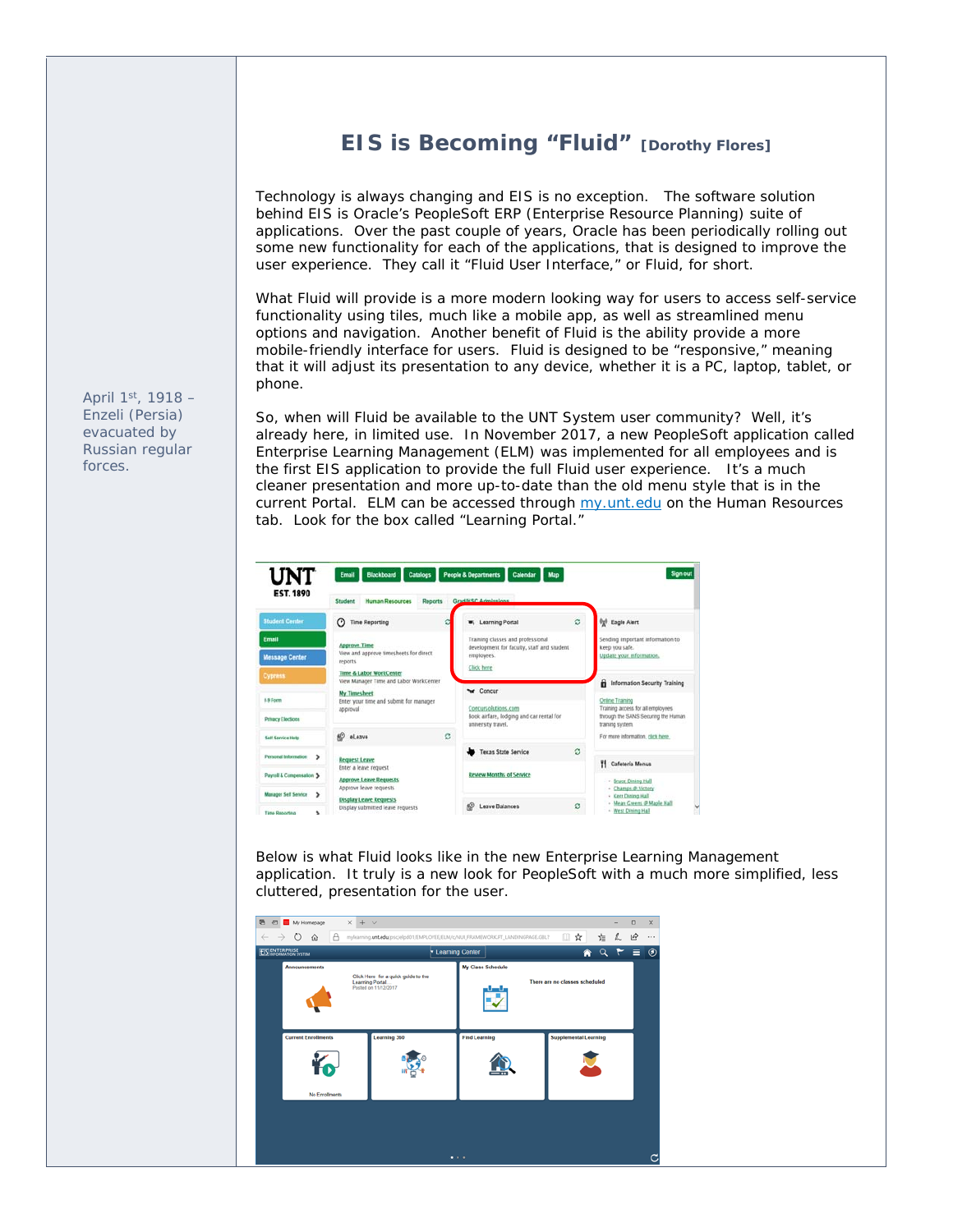The other EIS application that will soon be utilizing Fluid is Campus Solutions for student and faculty self-service, as part of the application upgrade that is currently in progress. That project won't go live until the 2018 Thanksgiving weekend, but work has already begun to ensure a smooth transition to the new Fluid functionality. As the work on the upgrade project progresses, more information will be provided to the user community regarding the anticipated changes…so, stay tuned!

#### *Enjoy this brain teaser*

*Four people (Jackson, Holly, Bill and Betty) who are fleeing from rampaging zombies at night come to a narrow, rickety bridge that can only hold 2 people. They only have one flashlight. They need to use the flashlight to cross the bridge. Jackson can cross the bridge in 1 minute, Holly can do it in 2 minutes. It takes Bill 8 minutes and Betty 7 minutes. The zombies will be at the bridge in 14 minutes and it takes them 2 minutes to cross the bridge. It will take our intrepid escapees 30 seconds to destroy the bridge. How can they all get across the bridge in 15 minutes or less and destroy the bridge behind them trapping the zombies on a falling bridge or marooning them on the other side?*

It has been quite a number of years since Oracle has delivered such a significant transformation in their technology. Since Fluid is the direction that Oracle is going with all of its PeopleSoft applications, eventually, all self-service functionality will be delivered in this manner. It is certainly a welcome modernization of the user experience for EIS.

# EIS Fun Facts

**EIS produced 191,984 payroll checks for 17,553 employees in 2017.**

# **EIS tracks years of service for all UNTS active employees, including student workers:**

| $\bullet$ 0-10 years | 6943 |
|----------------------|------|
| • 10-20 years        | 1536 |
| • 20-30 years        | 621  |
| • 30-40 years        | 176  |
| $\cdot$ 40+ years    | 27   |

**EIS says that UNT reported 443,391 semester credit hours for Fall 2017.** 

**EIS created 24,927 POs and issued \$26,186 payments to vendors in 2017.**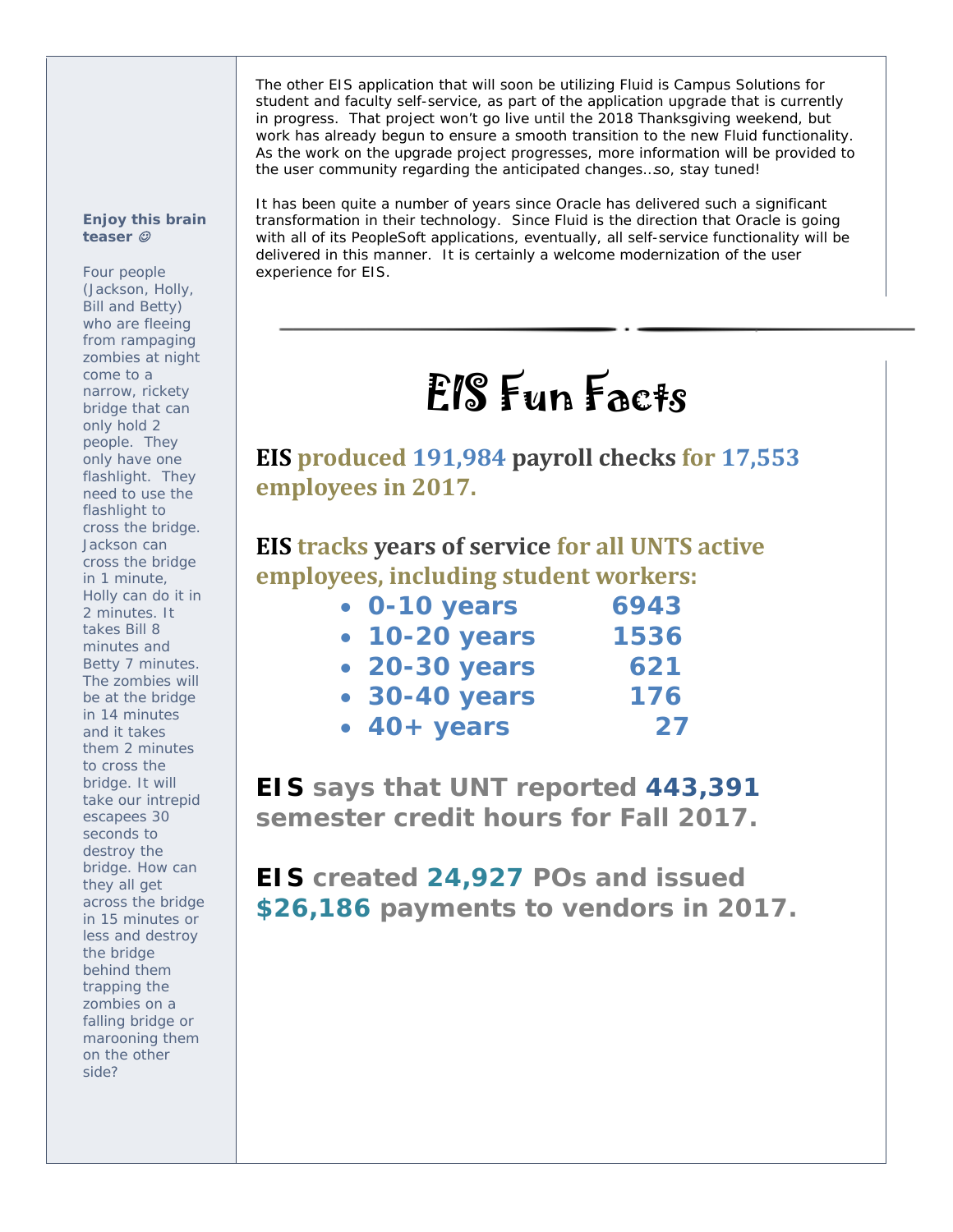### **Market Price for Computer Parts is Sky-Rocketing [By Matthew Berry]**

#### **People have brand loyalty to 'blockchain'**

We live in interesting times. Interest in Bitcoin, and other block chain based cryptocurrencies, appears to be reaching a fervor that a lot of people are pointing out is reminiscent of the dot com bubble. One company known for selling Iced tea renamed themselves to "Long Blockchain Corp.," and saw their stock prices climb massively in an instant. I've placed an arrow on the exact date the change was made, in case it wasn't obvious enough.



The popularity of cryptocurrency has reached some sort of frenzy. The mere mention of "blockchain technology" even in an absurd context appears to illicit positive responses from people. But how can such feelings affect us directly?

#### **Graphics Cards**

First, we need to address a piece of wisdom in the realm of consumer computer purchases regarding cost effectiveness:

> *Basic computer usage cases are typically better off buying a pre‐ built machine. More focused machine purposes (video games, consumer video editing, or other intensive pastimes) are better off building a machine part‐by‐part.*

For as long as I recall being a PC Gaming Hobbyist this school of thought was law. You could always shave some budget off the top of your machine if you built it yourself. However, over the past couple of months this has been seriously put to the test, and maybe even reversed. Graphics cards *especially* have changed the game. Take this graph below for the Radeon RX 580, a card that is supposed to and originally did, retail at \$199 which was MSRP (Manufacturer's Suggested Retail Price) at the time.

*Did you know the word "Templars" was shorthand for "the Poor Knighthood of the Temple" or less well-known "the Poor Fellow-Soldiers of Christ and the Temple of Jerusalem"?*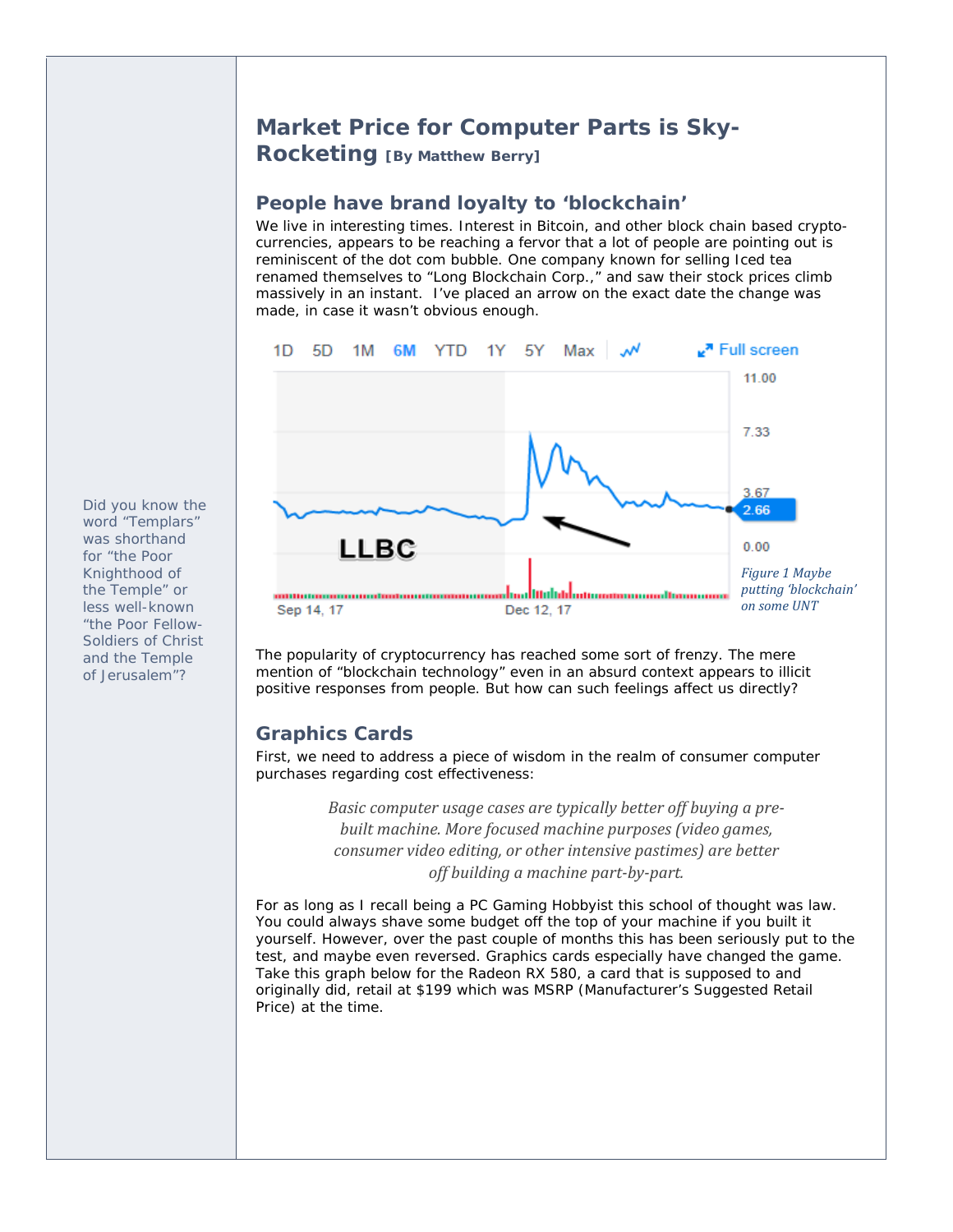*The Templars were founded in 1119 on the principles of chastity, obedience and poverty. Their seal showing two knights sharing a horse was a symbolic representation of their vow of poverty.* 





*Figure 2 Wow*

At its' peak that was more than DOUBLE the MSRP, and you couldn't even find it in stock around that time without embarking on a journey to find Atlantis itself. Even now finding graphics cards could lead you to tech stores with empty shelves. What Happened?

#### **The Recent Crypto Peak**

In December Bitcoin reached an all-time high of nearly \$20,000 per Coin. This caught the attention of everyone, all eyes were on bitcoin. Lower-valued cryptocurrency (referred to as alt-coins) were also in the spotlight. At this point people had been mining BitCoin for years with custom built hardware and they were at peak efficiency with no room for the average joe to claim any space for themselves.

Enter the Alt-Coins. Various Alt-Coins attempted to enhance the BitCoin formula using different methods of currency mining. The barrier to entry was significantly lower. This provided a mining opportunity for the average person since the same methods you used to mine BitCoin weren't 100% transferable.

"But what exactly do you use to mine coins," you may ask. The answer is Graphics Cards. TONS of graphics cards. Machines filled to the brim with up to 12 graphics cards all mining coins at once. The recent influx of miners can't buy the cards off the shelf fast enough to expand their profits. For some it's a simple hobby, but for others they quit their jobs and chase the dream fully.

#### **But what can I take away from this, as the average person?**

If you were planning on building or purchasing a new PC soon for home use, do some extra research or sit this one out for a few months while the market stabilizes. In certain extreme cases buying a prebuilt turned out to be cheaper than purchasing a single high-end graphics card.

These are strange times for parts, be cautious.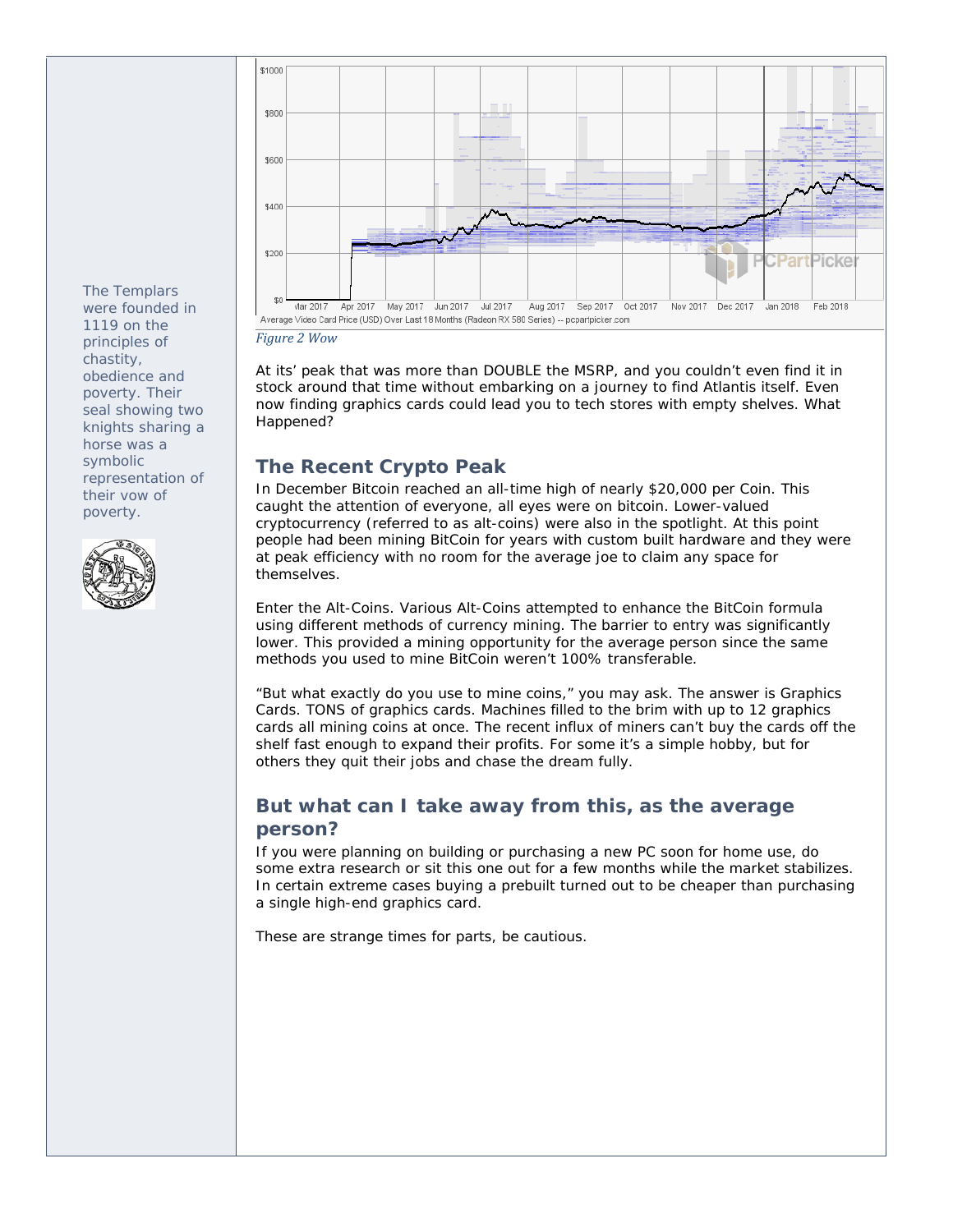*In December 2017 scientists found the most distant quasar, J1342+0928, to date at 13 billion light-years from Earth. It took 13 billion years for light from this quasar to reach Earth. The center of this quasar is speculated to be a massive black hole that is almost a billion solar masses. The host galaxy seems to contain a large amount of gas and dust which is leading scientist to reexamine their models of galactic evolution. There is an excellent article on thisin the February 2018 issue of Scientific American.* 

# **Need Access to Floorplans? [By Matthew Fenton]**

FM: Interact is used daily by a multitude of faculty and staff on campus at all levels. Some of the tasks initiated and executed by the FM: Interact system include space planning, monitoring room capacity, classroom scheduling, sustaining facilities maintenance, handling departmental moves, allocating the needed resources for new faculty and staff hires, and viewing the floor plans of the 173 buildings at UNT. The best utilization of FM: Interact is during the annual space survey, a snapshot of the 7.3 million square feet encompassed by UNT, conducted by the Office of Space Management & Planning (OSMP).

Additionally, OSMP extensively uses the FM: Interact Space Management module to produce required formal and ad-hoc reports used for tracking, strategic decision making, facility planning, and extensive data warehousing of valuable facilities management information. They also use FM: Interact to track hazardous material locations, extensive room information, efficiency and productivity of research space, and numerous state required codes for every square inch of campus.

FM: Interact is used daily by a variety of staff and faculty members ranging from administrators to facility personnel, deans, department chairs, and university coordinators, who use it for many different purposes; the simplest of which is viewing floorplans. Below are some quick easy steps to request and view FM: Interact Space Management System floor plans. 

- 1. Complete the form located at https://osmp-devd7.unt.edu/requestaccess-floor-plans
- 2. After being granted access, visit the FM: Interact portal here (https://aits-fmiprod.unt.edu/FMInteract\_2018.1.24/)
- 3. After signing in, you will select 'Space Management', 'Sites', and then the location you wish to view.

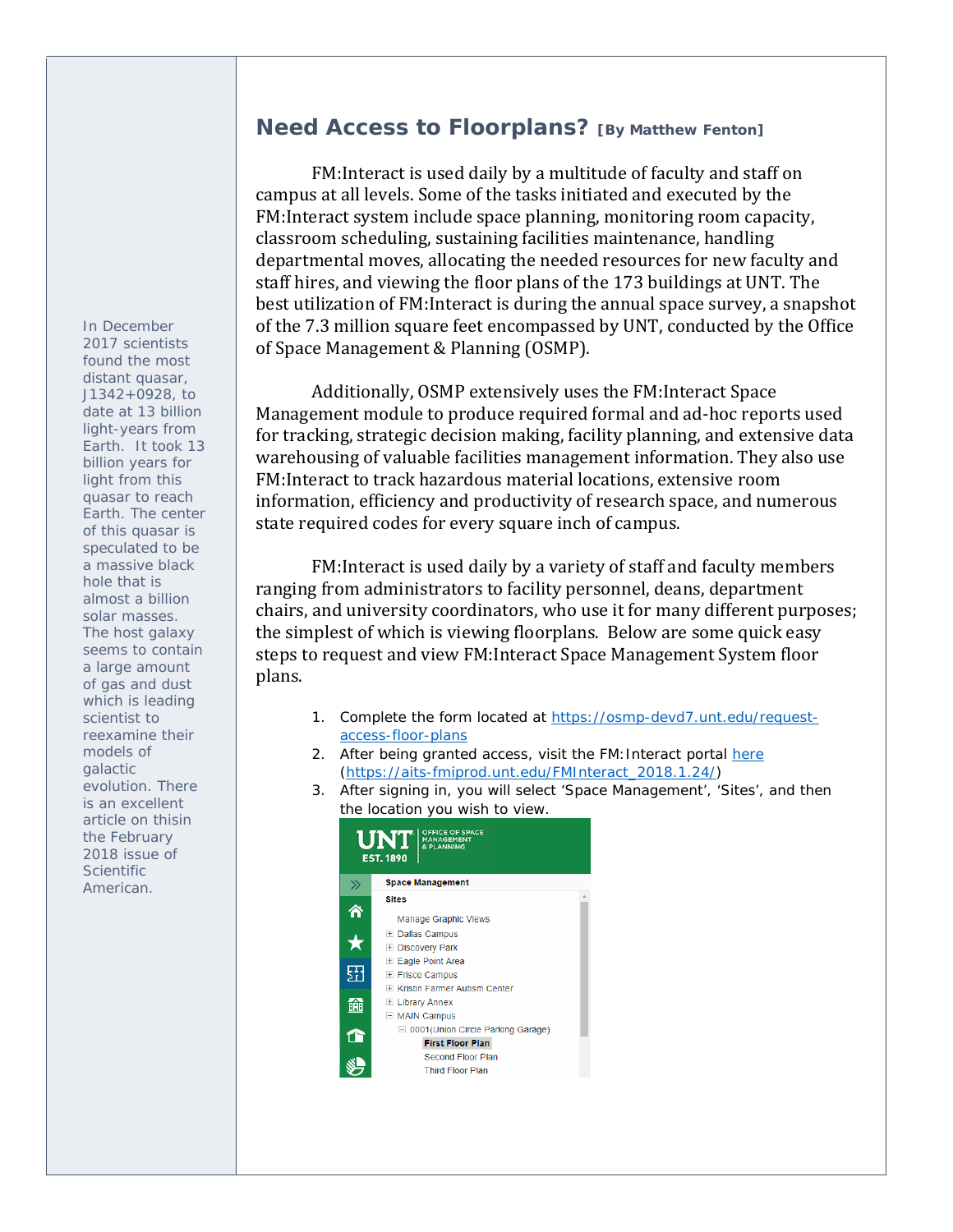#### **Flying Taxis [By Alan Garrison]**

You may remember George Jetson flying around on his way to work. The reality of those days may be closer than you think. Uber is launching a new segment to develop flying taxis that would be dispatched from an app and used in areas, such as DFW. Bell Helicopter is one of the aerospace manufacturers that is working on this project, in coordination with Hillwood. Uber Elevate is the name of this service and is targeted to launch in DFW, Los Angeles, and Dubai in 2020. At the initial onset, these taxis will have a pilot. Ultimately, the goal is to fly without a pilot. Since these will be flying in urban areas, they are to be designed to be quieter than a helicopter and with less pollution. The initial prototypes will be hybrid electric. This was a huge draw at the recent SxSW, where 375 people took a virtual reality ride on the initial day.

Can you imagine a simple tap on your app to go from attending a winning UNT football game straight to uptown in Dallas to celebrate?

Sources:

https://www.bizjournals.com/dallas/news/2017/12/08/making-flying-taxis-insidethe-bell-helicopteruber.html http://www.star-telegram.com/news/local/community/fortworth/article205005994.html

*Officially,the first programming language was developed by Konrad Zuse for an electromechanical computer called the Z3. The language was called Plankalkul and was developed between 1943- 1945.*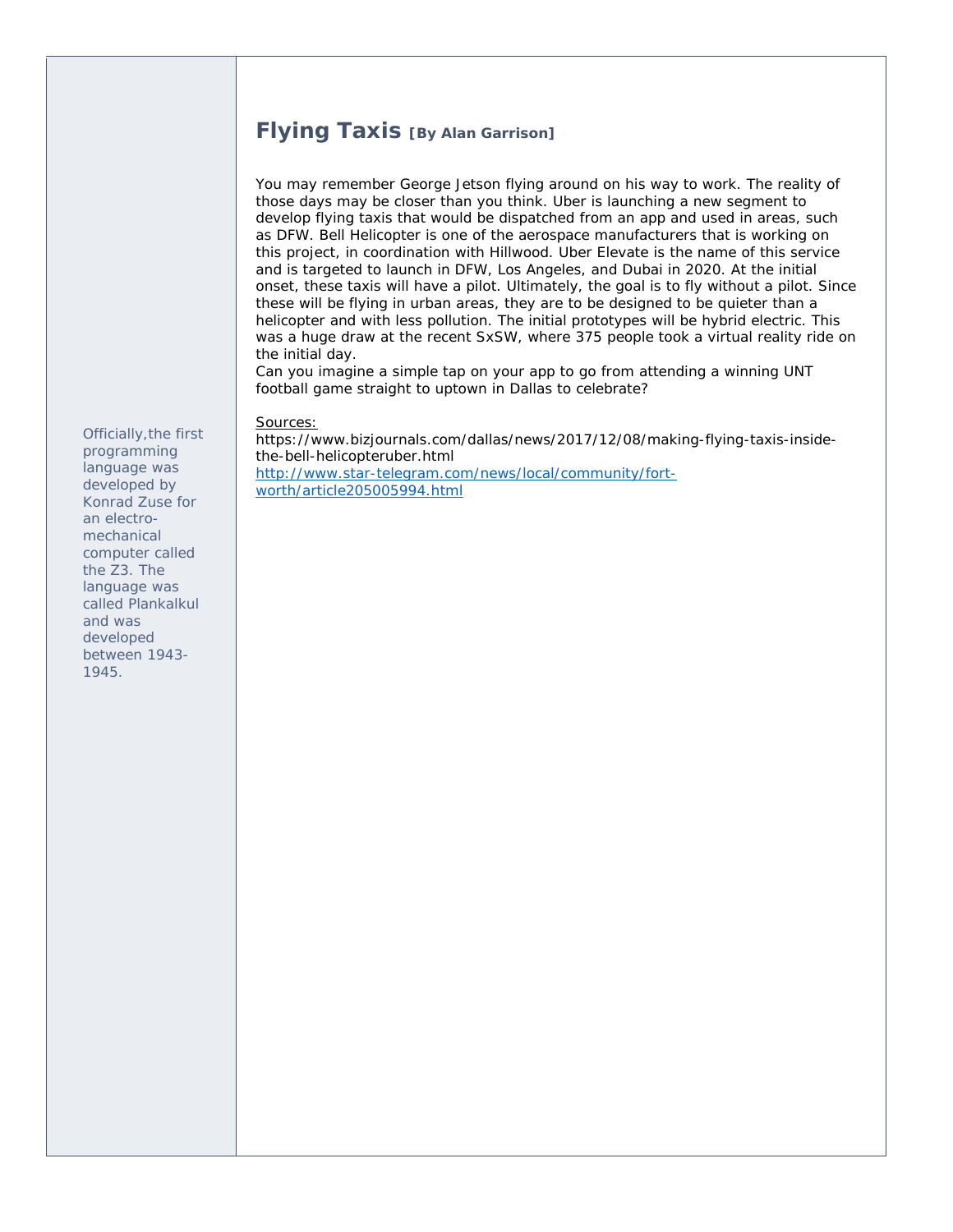#### **Cooking with Technology [By Ginger Boone]**

Are you looking to renovate or upgrade your kitchen? With Wi-Fi in most homes, be prepared to be amazed when you start researching kitchen appliances. From major appliances to counter top appliances, most can be controlled from an app on your phone or from a tablet built into your range hood. Here are a few kitchen appliances and countertop gadgets you might be interested in.

Amazon. Have you met Alexa from Amazon? I haven't either but I envision her being my future BFF! With Alexa's using voice instructions, you will be able to control major appliances. For example, "Alexa, start microwave for 50 seconds".

Forgot to start the washing machine or dishwasher. With built-in technology and a phone app, you can be anywhere and start both. Just remember to put the soap in.

Refrigerators can be purchased with cameras so when the door closes, a picture is taken, goods are analyzed, and your app shows you what in your refrigerator, it can even tell you when something is "out of date". Other brands have touchscreens on the front that allows you to see what is inside, saving energy on not having to open the door. Both allow you to create your grocery list via an app and if you need to run by the store on your way home you can order your groceries on your favorite stores web site and they will have it ready for you, you never even have to get out of your car!

Espresso and Coffee machines that have Amazon's Dash Replenishment system built in, so it can automatically order you coffee pods when it senses you are running out. There is a companion app that will let you customized your brews and schedule when the coffee machine makes coffee.

I can only envision more and more technology be offered so before you buy, use your favorite search engine and see what is out there. If you have the money and really love technology, your whole house could be a "Smart Home" ranging from security systems, home lighting, and power management all controlled from an app on your smart phone.

*The water buffalo is a large bovid that originates from South Asia, Southeast Asia and China.* 

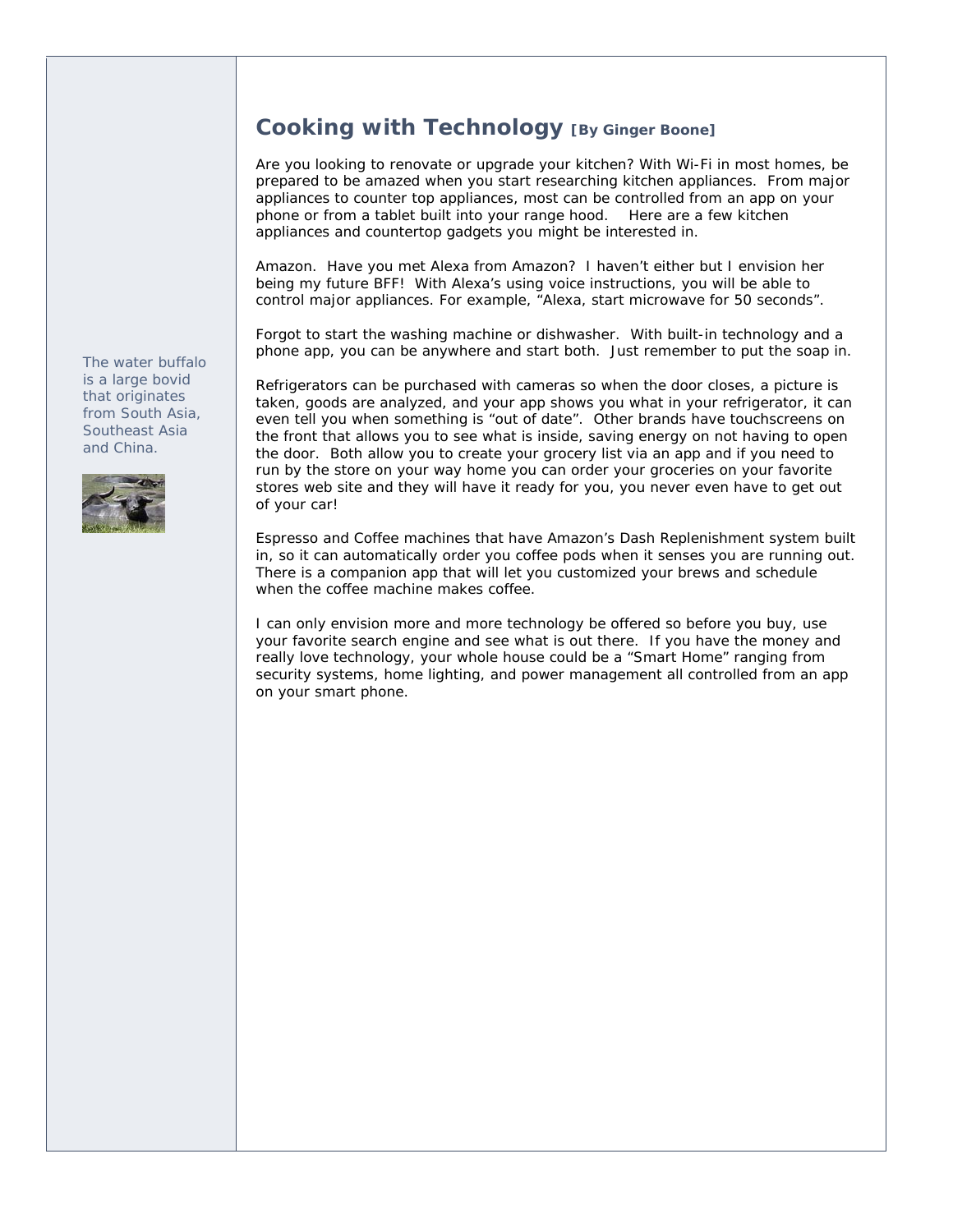**3D Printing [By Daniel Wiersema]**

How we make products has always changed throughout the years. Right now we are in for another one of those huge changes. A few years ago 3D printing was a novelty, something you could make some small figure with, nothing you might have thought that would affect your life. 3D printing has come a long way in that time and is about to take off.

First off how is 3D printing different from what we all know as printing? Instead of using ink on a flat surface, it uses materials to form a 3D shape. When 3D printers first went on the market they were used for fun, but that is changing fast. One of the first major products we are about to see is from Adidas. They are looking to advance the shoe market. They are not only working on 3D printing shoes for cheaper and fast production, but they are looking to do it for custom shoes. Their goal is to have you walk into a store, and have your feet scanned. From there the 3D printer will print out a custom shoe for you that fits you perfectly, all within a couple of hours. Before to get a custom shoe, it would cost you a lot plus a very talented person.

Shoes and similar products are what is in the near future, but in the distant future things get a little bigger. Companies are already experimenting with 3D printing homes. The speed to get a very small home up is a day. So in the future instead of a home in months to a year, you could have it in days to weeks. Cheaper and faster homes would fix a lot of issues throughout the world. 3D printing is not just a hobby any more, soon a lot of our products will have been made using this technology.

*Sweet potatoes or yams, both are nutrition heavy punchers. But if you are counting calories, go with sweet potatoes as they are about 20% lower in calories than yams.*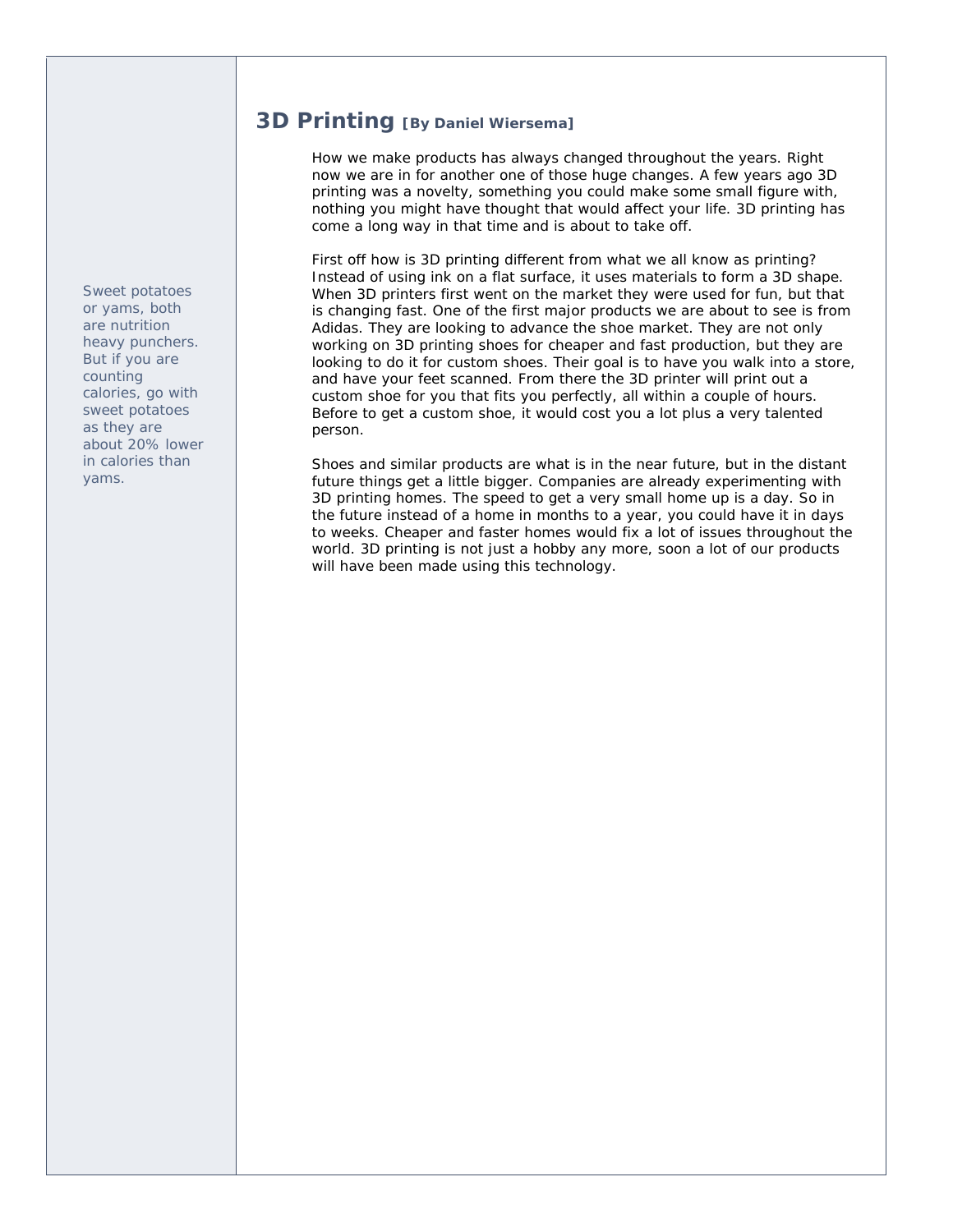# **CloudPBX – the future of Telecommunications for UNT [By Gordon Albury]**

Although UNT ITSS Telecommunications has had 'VOIP' (Voice over IP) available for some time now, it was implemented as a *bolt-on* to our existing analog phone solutions (e.g. traditional  $PBX$ ). This VOIP has provided the great benefits of UCM (Unified Communications), but was still dependent on local hardware. VOIP is important to UNT and helps achieve the goals of enhancing business communication, collaboration and productivity. This legacy approach offered VOIP benefits, and so was a great first step towards our ultimate desired state of fully digital telecommunications unified 'in the cloud'. Like many 'in the cloud' solutions there are numerous realized benefits including redundancy, failover, and decreased local resource footprints, over any solutions that can be built for a reasonable cost, in‐house. **Ultimately, the cost to the UNT Enterprise (all campuses) decreases while provide better service using a cloud based VOIP** solution. Hence the CloudPBX direction or strategy was adopted as the apposite long term Telecom Strategy for all of UNT including every campus and UNT System. This strategy has been preliminarily presented and reviewed with every campus, and with System stake holders.



**Skype for Business enables Unified Communications**

After a detailed study of industry available hosted VOIP solutions, it was determined that Microsoft<sup>™</sup> provides the most economical technically robust solution to UNT as an enterprise. Because of our deep partnership already extant with Microsoft, we could realize significant long term savings and better integration than with any other vendor. Microsoft's hosted VOIP solution is called 'CloudPBX', and provides a strong future of Telecommunications at UNT. Selecting a major vendor like Microsoft, provides tremendous benefits in that their product has a convincing feature roadmap for the future, and an existing robust worldwide architecture, offering UNT outstanding Business Continuity and Disaster Recovery which cannot be produced on-site for a reasonably comparable cost. Further, CloudPBX integrates deeply with **Skype for Business**, and **Office 365**. As part of Office 365 Enterprise A5, Skype for Business is a complete cloud-based unified communications solution, which includes cross-platform chat, presence, voice,

*Did you know that the sugar apple flesh is luscious but the seeds are toxic? The seeds are mildly poisonous and can cause abortion. Enjoy the fruit but remove all the seeds carefully!*

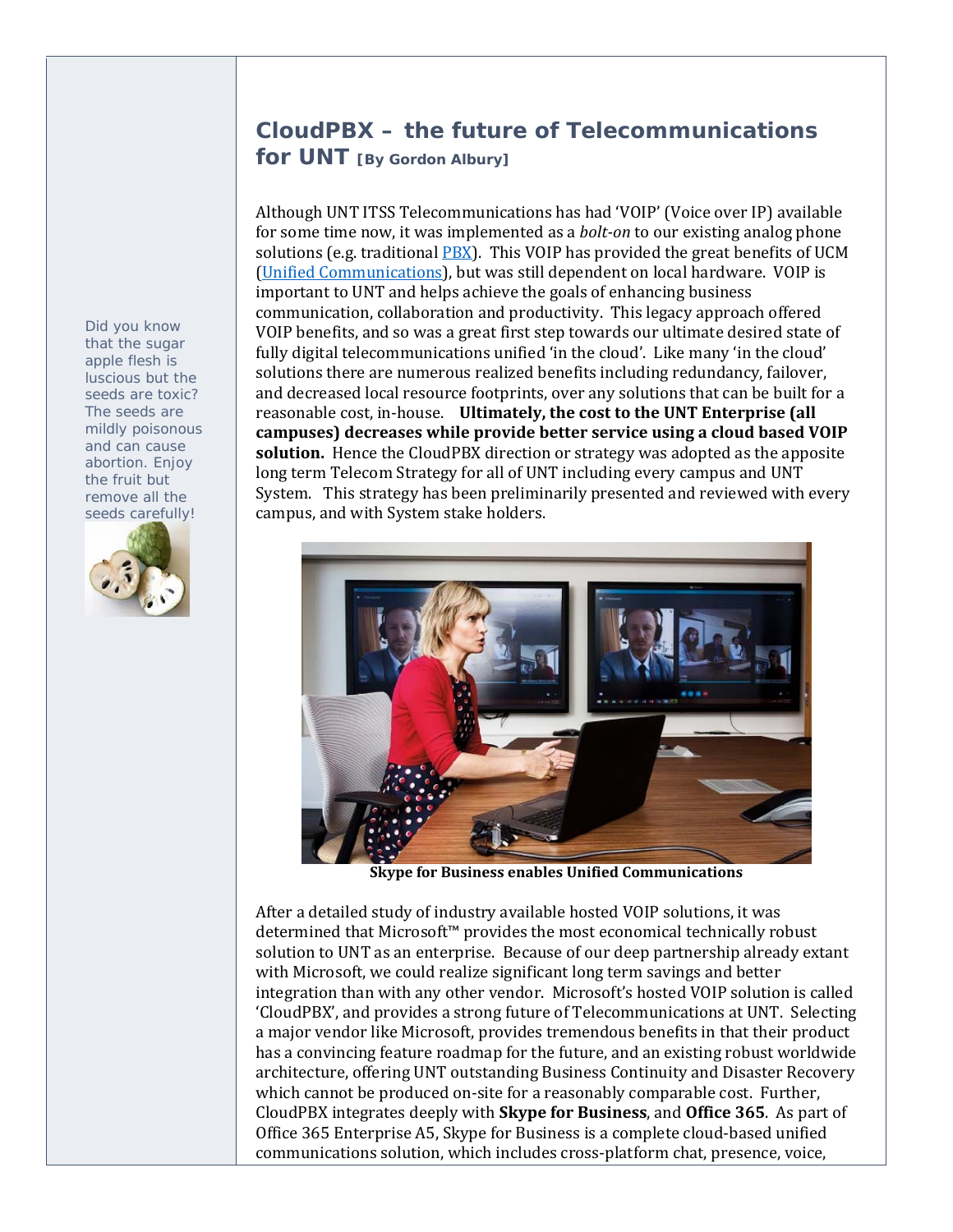video, and meeting services.

Moving to CloudPBX is also conducive to aiding recent trends with employees in that it easily supports remote access and BYOD (Bring your own Device). Employees can work remotely when needed, with full telecommunications capabilities from anywhere in the world enabling not only flexibility, but maximum support during inclement weather or other off-campus settings. Support for BYOD allows employees the flexibility of using their own device with their UNT office number from any location enabling the powerful idea of a 'virtual office'. 

Today, the ITSS standard monthly fee for line charges, for customary phone service, includes not only the 'dial tone' which is underlain by various third party purchased PRI (Primary Rate Interface) circuits, but also the 'back-office' hardware and uniquely training ITSS resources to support that hardware. And interestingly, much of that equipment is getting to an age where replacement will soon be necessary. Some of the vendors are even hinting that they may not continue to offer traditional analog PBX services long term, introducing potential risk for UNT. Parts such as desktop instruments for the older phone equipment, are become more difficult to locate and are more expensive. Analog phone systems require dedicated wiring whereas VOIP systems can use existing network cables thereby saving costs of maintaining separate wiring, as well as when adding wiring to new building construction. In the end, sustaining the legacy telecom solution, costs UNT more than making the right investment now, to move to new technology which again, provides outstanding improved integrated features. This beneficial transformation and disruption are happening at other levels, too. In the case of unified communications, the move to the cloud is reducing dependence on myriad outside vendors to supply telephony and teleconferencing services by aligning with a single industry leading partner -Microsoft. Whereas our legacy phones systems had limited growth capacity, with Microsoft CloudPBX, UNT's growth capacity is unlimited and unbounded by location. Further, Microsoft is adding new features every year, which can be available to UNT as soon as they are released.

Changes to technology always have a 'conversion' cost, however in this case, the conversion cost is quite low and attractive. UNT Departments can convert to CloudPBX by choosing from a variety of desktop solutions many of which are free or very low cost. For example instead of a desktop phone, staff or faculty may elect to simply use their cell phone, or a low-cost headset attached to their laptop or PC. If a desktop instrument is truly desired and needed, there are many choices available with a variety of useful features for a range of prices.



*Africa is splitting in two and the great Rift Valley will, millions of years in the future, be replaced with an ocean.*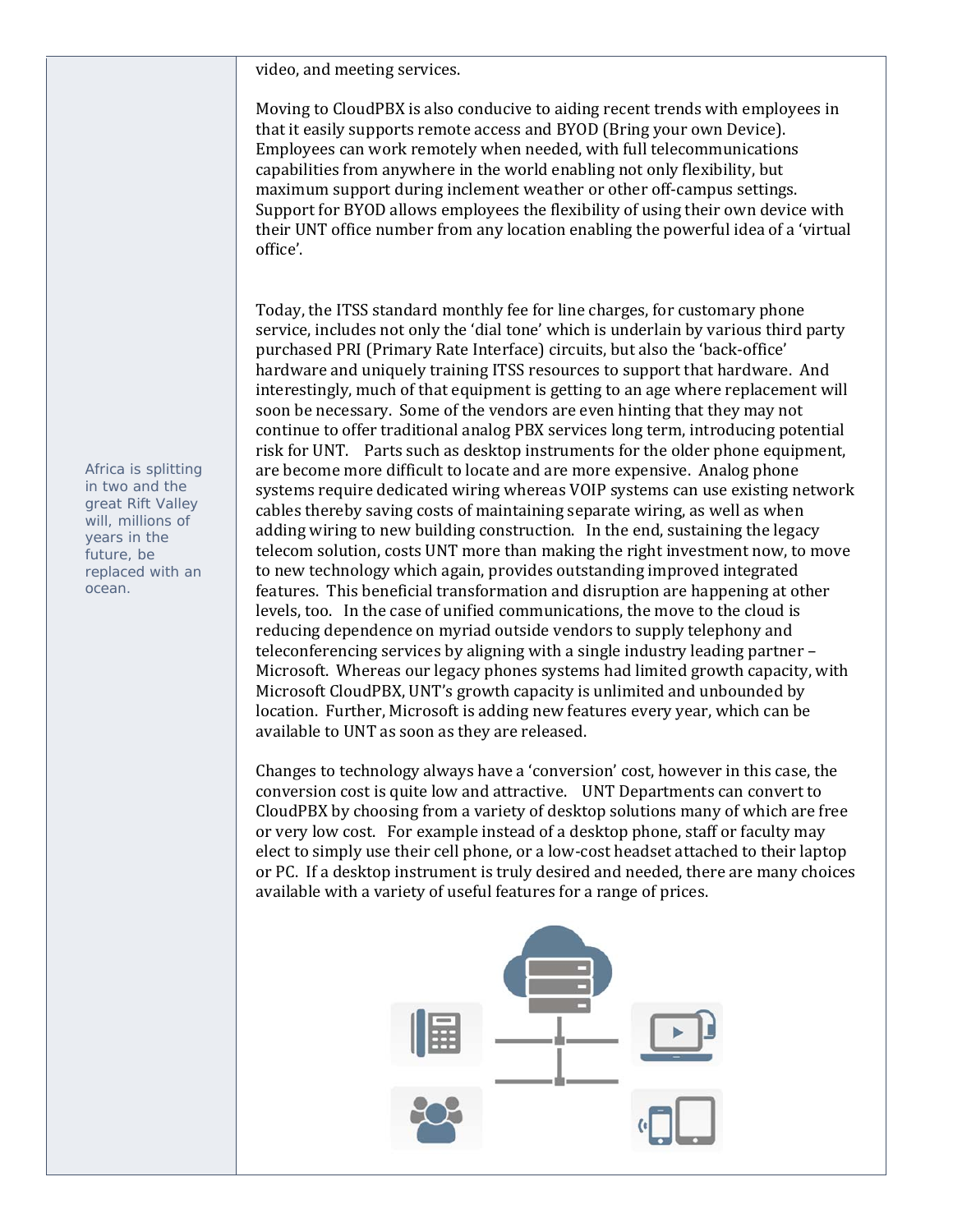In the near future, anticipated savings per line will be realized, after call usage is well understood at the line level and adjusted. Today at initial conversion, by default each user is provided 3000 minutes per month, which is usually much more than enough for most applications. Over time, ITSS will work with the departments to 'right size' the number of minutes plan decreasing the monthly cost to the departments. Further, those within a department on the same minutes plan can 'share' minutes allowing free overage economies at lower rates; similar to family cellular minutes sharing plans and that saves even more cost long term to UNT as a whole. And whereas today, we pay and track all long distance calls, with CloudPBX, continental long distance is included for free in the minutes plan chosen. 

By using economical desktop equipment, right-sizing the minutes, and eliminating campus level hardware, the monthly cost of phone service will assuredly decrease year by year. Each year ITSS reviews the cost and so rates associated with line provision and alters the rates to provide the best economy to UNT departments. In fact with CloudPBX, billing is much less complex eliminating further costs to the provided services for tracking, analysis, and reporting. Looking globally across all UNT campuses and System, the savings are projected to be in the hundreds of thousands of dollars annually as we reach full conversion. These savings will be passed on to the departments.



Today, ITSS has already made great initial progress already on moving 'to the cloud'. A number of existing VOIP users have already been moved to Microsoft CloudPBX, and are experiencing outstanding service as well as flexibility. ITSS continues to convert existing VOIP users, advocate for all new installations to be CloudPBX, and work with departments to convert quickly. For simple phone service, conversion is very quick and easy. For more complex services such as ACD (Automatic Call Distribution), group lines, etc.., the ITSS Telecom team working hand-in-hand with University IT support groups to configure the best solution for the department. Indeed some special purpose lines (fax, alarm, etc...) may stay on analog **POTS** lines. Today we know these comprise less than 10% of the phone lines on the campus. If you would like to discuss moving to CloudPBX soon, please contact your local IT support and ITSS Telecom services. The conversion over the next year or two will result in moving UNT to state-of-the-art equipment and services at a lower cost. That's precisely the kind of win-win solutions that will help UNT fulfill its mission to provide the best education in Texas at the least cost possible.

*The Northern Stargazer electrically shocks unsuspecting intruders into submission.* 

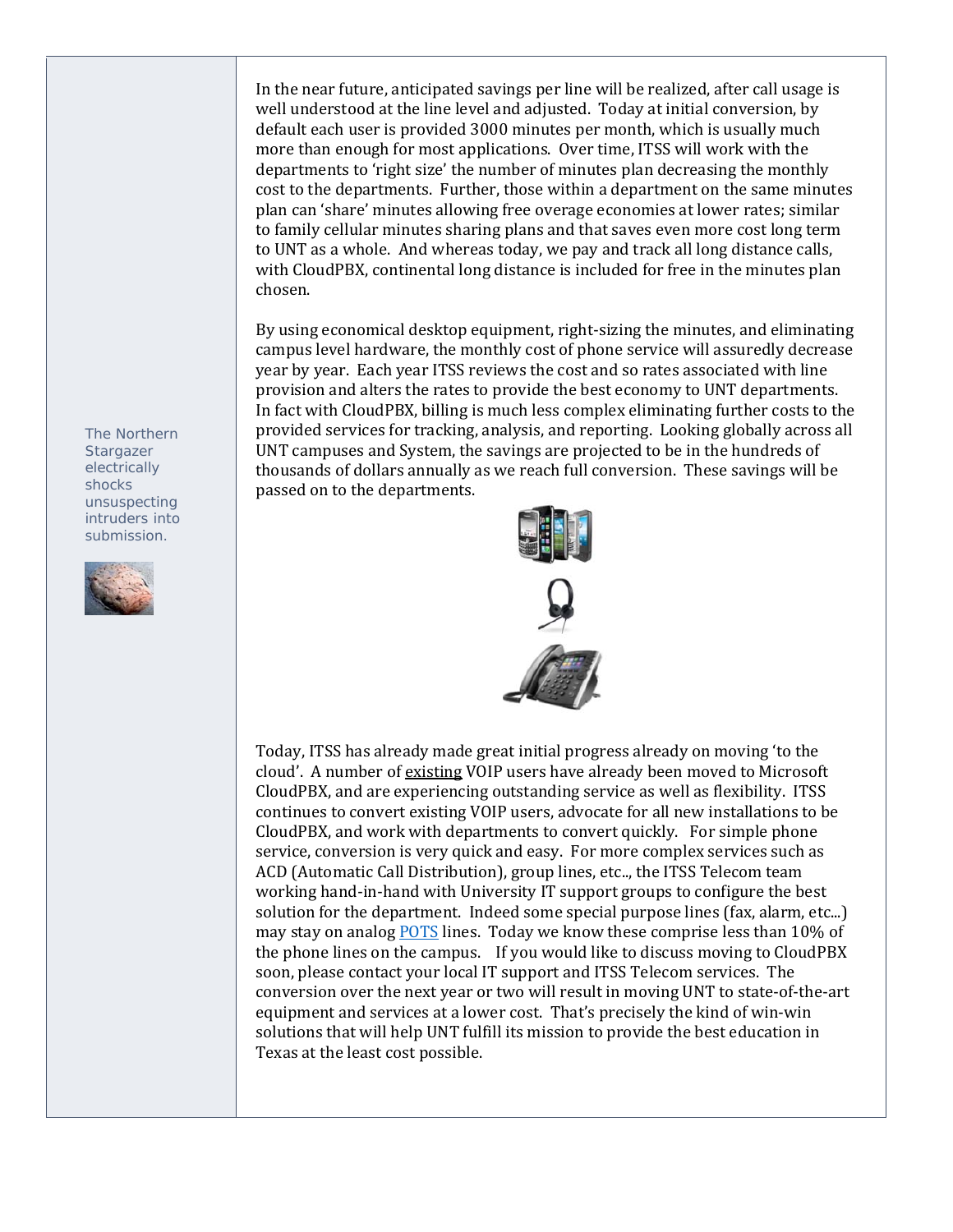# **How it works: 3D Printing [Jennifer Lee]**

Three-dimensional printing (3d printing), once a tool of the prototyping industry, has little by little become available for use to the general public in a variety capacities. This process's versatility allows users to become creators and makers. Basic techniques can result in a wide range of applications, from creating 3d artworks to simply recreating a missing part from something more mundane.

The process involved in creating a 3d object has several basic components:

#### **A 3D printer**

- There are both consumer and commercial available options for everyday users.
- The quality can vary dependent on printing method chosen, as can the cost.

#### **Printing medium**

- While filament based printing is the standard for home users, there are a wider variety available (such as resin based printing) when using a commercial printing service.
	- The material and method of printing are determined by what the end use of the product is.
	- Color printing is also available and the method is determined by the medium chosen for printing.

#### **3D design file**

- CAD Software such as AutoCAD or Blender, that will allow creation of solid models
- Downloaded 3D file
- There are multiple repositories of such files, both free and paid
- **3D scanned object** 
	- These can be created using external peripherals and software. (i.e., scanning stations, handheld devices, and phone apps)
- STL is the standard file format but does not allow for color, while OBJ and DAE do

As for so many other new endeavors, the ability to produce desired results can seem daunting at best. Fortunately, there are multiple resources available to both students and staff at UNT to learn more and even walk away with creations of their own. The North branch of Denton public library (The Forge) and UNT's own Willis library (The Factory) offer learning sessions and consumer-end 3D filament printing machines for use.

*SpaceX launched a pair of test satellites on February 22nd, 2018 to test the delivery of highspeed internet service in rural areas.*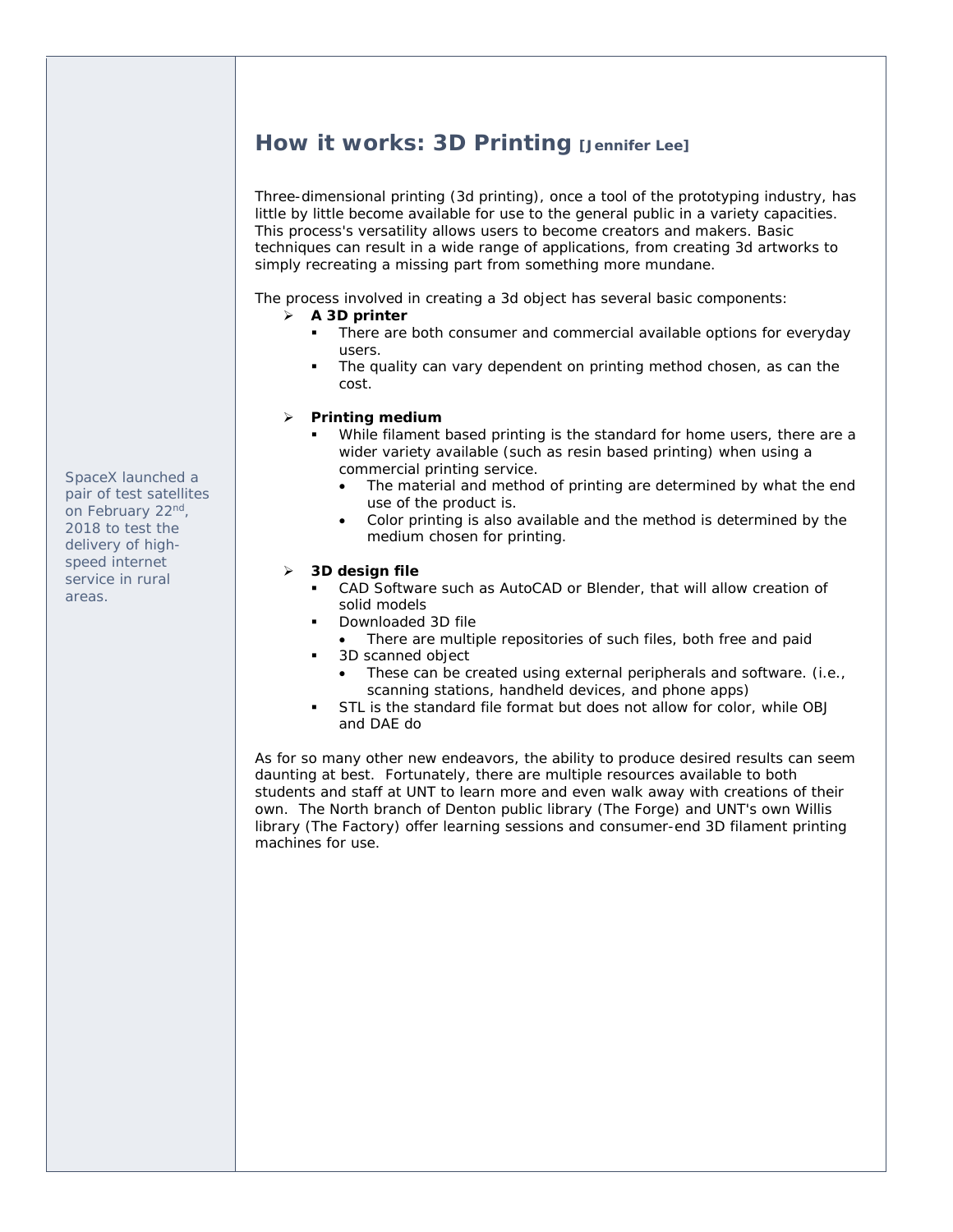### **IT Support is a Waste of Time… [Keith Kellermeyer]**

…when done incorrectly, inefficiently, and ineffectively.

What I'm talking about is the fact that IT Support folks often run into the barrier of having too much to do and not enough time to do it; and they're not alone. This is the case for the majority of employees. However, here are a few crucial steps to help us remember how to deal with our lack of time management and relax:

Forward Thinking

Being behind, not having enough time is eternal. You will always be behind on things to do and tasks to be completed. There will never be enough time to do everything you want. We try to be perfectionists and utilize everything we have at our disposal, because that is what we have learned throughout our lives – to press forward, look at the next task, and keep going. When there is nothing left to be done, you are either newly unemployed, transitioning onto what lies beyond this life, or your inbox is not up to date. As humans, we were built to work and to continue working.

*Did you know that sloths are arboreal creatures known for their slowness and hang upside down in trees for most of their lives!* 



We get up in the morning to work. It's what we do. Now, how we react to the work, how we perceive the work, and how we do the work is what creates the façade that keeps us believing that we are never going to stop being behind; not having enough time. And we're right in thinking so. That's exactly how it seems. It is what our environment tells us. But we are the ones who chose how we are to perceive our reality. You can be forever behind in your work, or you can be accepting of the next things to come, knowing that you can accomplish everything you're given.

Efficiency vs. effectiveness.

There is a difference between being efficient and being effective. Efficiency is doing the right things, effectiveness is doing things right. Let me elaborate: A Salesperson can be the most efficient salesperson ever, in speed, delivery, whichever metric you choose, and still not be effective in their goal: making sales. An effective sales person can be the slowest, most costly salesperson, but be the most effective in that they complete their goal: making sales.

\$100 an hour vs \$10 an hour – The 80/20 Rule

Knowing how to prioritize and delegate are essential in managing expectations and time. I like to break down my thoughts on delegation into a simple question: "Is this task worth \$10/hr or \$100/hr?" If the answer is \$10/hr, I will most likely delegate it. The task is simply not worth my time. If the answer is \$100/hr, I put it on my to do list. Asking yourself this one question and implementing it in your strategy of time management will help you utilize your precious time even better than the previous day.

To get to this question, I follow the 80/20 rule: 20% of the sources (tasks, people, etc.) consume 80% of your time. You'll find that if you look in that 20% of sources, some of them are not worth 80% of your time. So you eliminate a small amount from that 20% and it has a compound effect on how much time it has freed up in your day. Here are a few examples of what to ask yourself:

"What 20% of sources are causing 80% of my unhappiness/frustration?" "What 20% of sources are causing 80% of my happiness/fulfillment?"

You can identify those few key components that are consuming the 80% of your time, stress, or unhappiness, and address them. By addressing just those few things, you will have a significant impact not only on your time/stress/happiness, and also project this new feeling of relief outward to those around you – boss, coworkers, etc.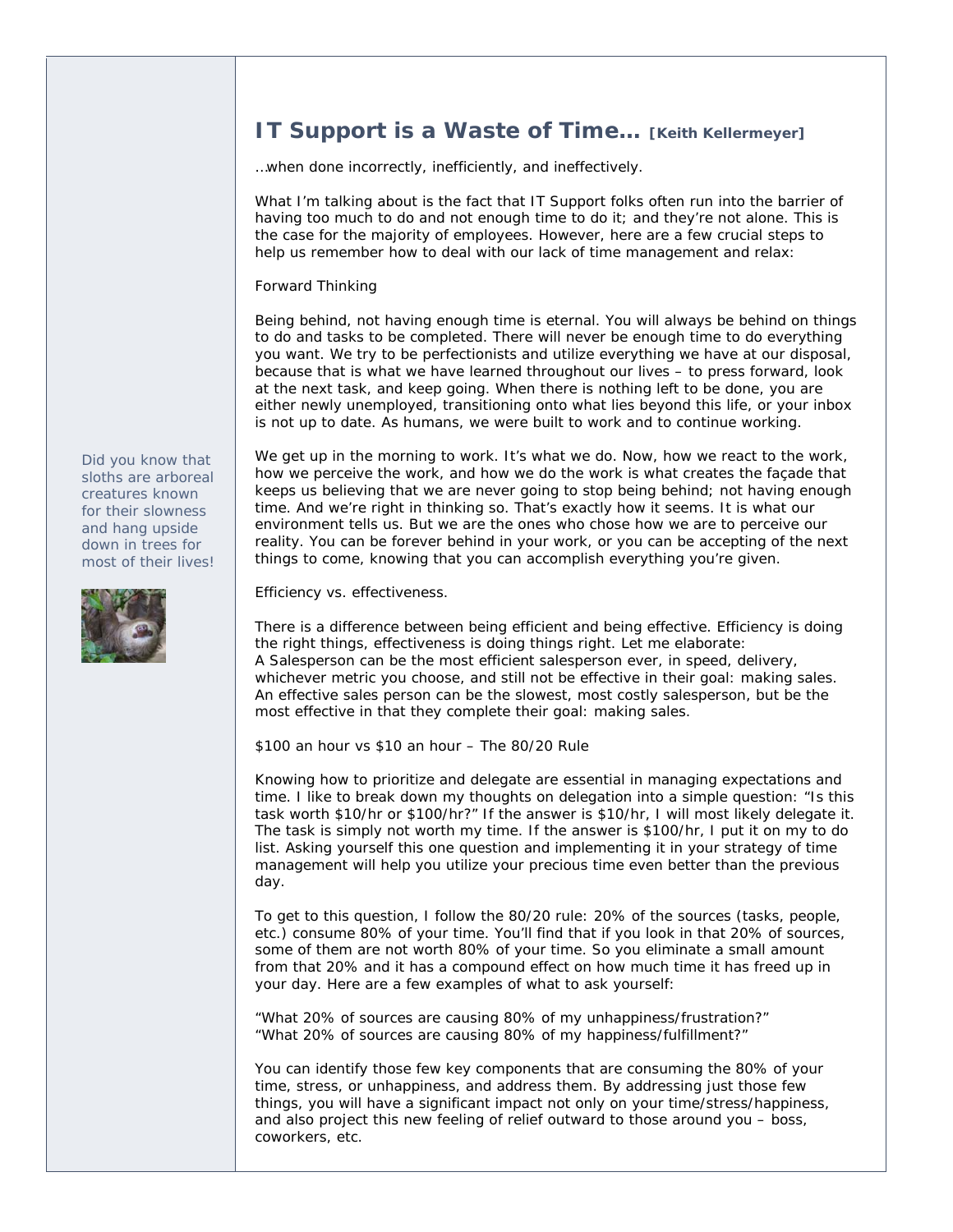How these ideas apply to time management is critical – balancing efficiency and effectiveness while changing how you observe the world. Knowing how to be effective in handling certain tickets or issues that come in, even though they may take slightly longer than anticipated, ensures you never have to revisit the issue again. It is resolved. Even if it was not the most efficient path to resolve the issue.

But don't take too long and over analyze. Realizing that we are forever looking ahead and will always be behind is a key idea to remember when you are diving deep into work. Always remember that 1000ft overview. Determining when to delegate and how to prioritize using the 80/20 rule and \$/hr question help you free up those extra hours that are most effective in the workday.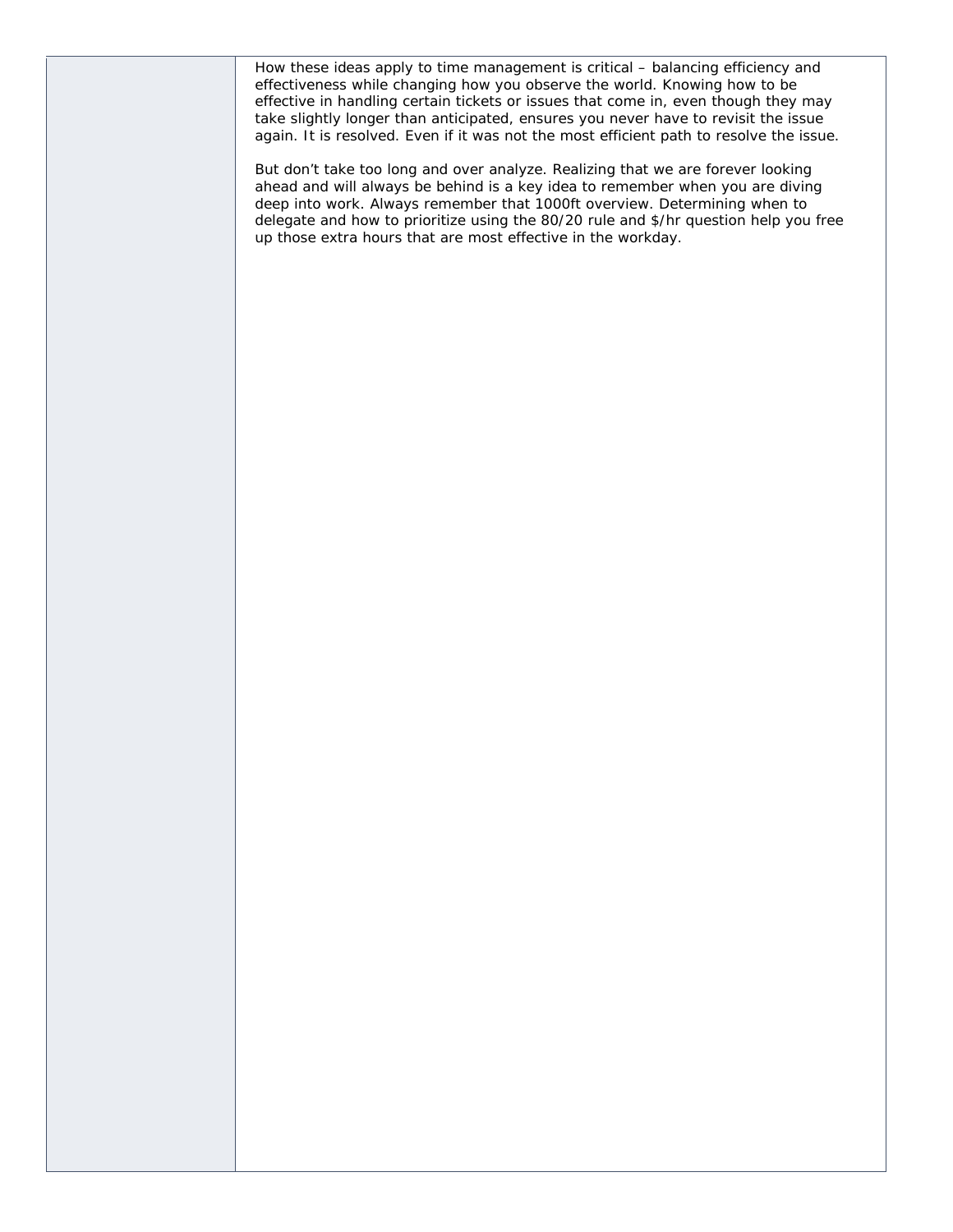# **Business Continuity Planning (BCP)** [By Mickie Tate]

A great American once said "if you fail to plan, you are planning to fail!" I will reveal this great American at the end of the article.

Just for a moment, let's take the word business out of Business Continuity Planning (BCP), and we just have a continuity plan. In everything we do in our lives we have a continuity  $plan - or a plan to carry on with our lives in the event of$ contingencies, a plan B. What if our car doesn't start? Some of us are able to use mass transportation, call a friend, or in today's society, contact Uber. Maybe as part of our planning, we take our laptops home and are able to work from home. What happens if the electricity goes out? Do we use flashlights or candles? Or does this concern warrant purchasing a generator due to all of the other items impacted by an electrical outage such as the refrigerator, televisions and air conditioning? Or does the cost of a generator not justify the benefit of having those items during an outage? That is exactly how a business continuity plan should be approached, evaluate the possible scenarios, what the impact will be and how to best mitigate the contingency.

So now let's look at a BCP from the business perspective. A business is in place to be just that  $-$  a business. And part of being a business is to be able to operate in the event of contingencies. BCP's come in many shapes and sizes: IT outages / disruption of services, natural disasters, facilities malfunctions, healthcare pandemics/epidemics and many more. But in every case, the first objective is to take inventory of all services and activities needed by the business to function; hardware, software, communications, location to conduct business, personnel, etc. This should be a thorough exercise because after an event has occurred is not the time to realize an important piece has been left out of the planning.

The next step is to conduct a Business Impact Analysis (BIA). The purpose of the BIA is to determine how important the various services and needs are to the business. What will the impact be to the business of not having a service available? How long can the business sustain itself without that service? These decisions impact the immediacy of how the lack of the service should be addressed in the BCP and the development and order of a Disaster Recovery Plan (DRP), which we will save for a future article. Obviously the more critical the service, the more detailed the contingency plan for that service needs to be. Not everything is critical, or needed for day-to-day operations, and some of these things don't need to make it to the actual BCP, but they should be considered during the BIA.

The BCP details how the business mitigates or offsets the loss or disruption of services or resources until they can be restored to the normal state. In other words, how will the business continue to perform its intended purpose until all required services and resources are returned? The plan needs to be detailed enough to for the business to continue to provide services to its customers as seamlessly as possible and should address each service deemed critical or necessary in the BIA. The plan should also consider short-term versus long-term responses when addressing possible outages as outages have no guaranteed limits on duration.

*Scientists have determined that Titan's lakes are filled with methane* 

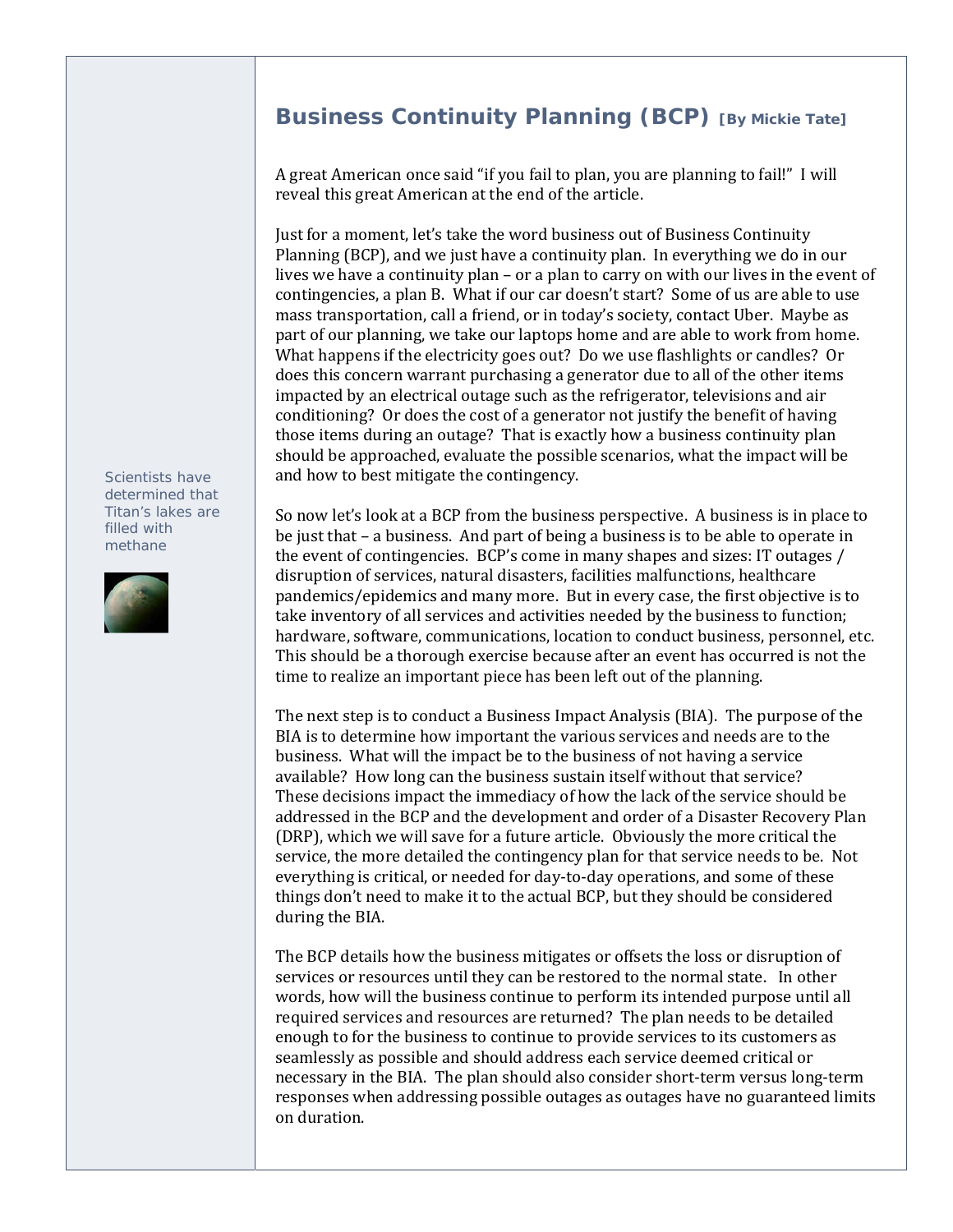| BCP's should be well documented to allow everyone involved to operate<br>cohesively during contingencies and the plans should be discussed well in advance<br>as an emergency is not the first time to consider what everyone should be doing. |
|------------------------------------------------------------------------------------------------------------------------------------------------------------------------------------------------------------------------------------------------|
| There are many websites containing BCP information but a useful link to get<br>started can be found at                                                                                                                                         |
| https://www.ready.gov/business/implementation/continuity which is an Official<br>website of the Department of Homeland Security.                                                                                                               |
| If you fail to plan, you are planning to fail!<br>-Benjamin Franklin                                                                                                                                                                           |
|                                                                                                                                                                                                                                                |
|                                                                                                                                                                                                                                                |
|                                                                                                                                                                                                                                                |
|                                                                                                                                                                                                                                                |
|                                                                                                                                                                                                                                                |
|                                                                                                                                                                                                                                                |
|                                                                                                                                                                                                                                                |
|                                                                                                                                                                                                                                                |
|                                                                                                                                                                                                                                                |
|                                                                                                                                                                                                                                                |
|                                                                                                                                                                                                                                                |
|                                                                                                                                                                                                                                                |
|                                                                                                                                                                                                                                                |
|                                                                                                                                                                                                                                                |
|                                                                                                                                                                                                                                                |
|                                                                                                                                                                                                                                                |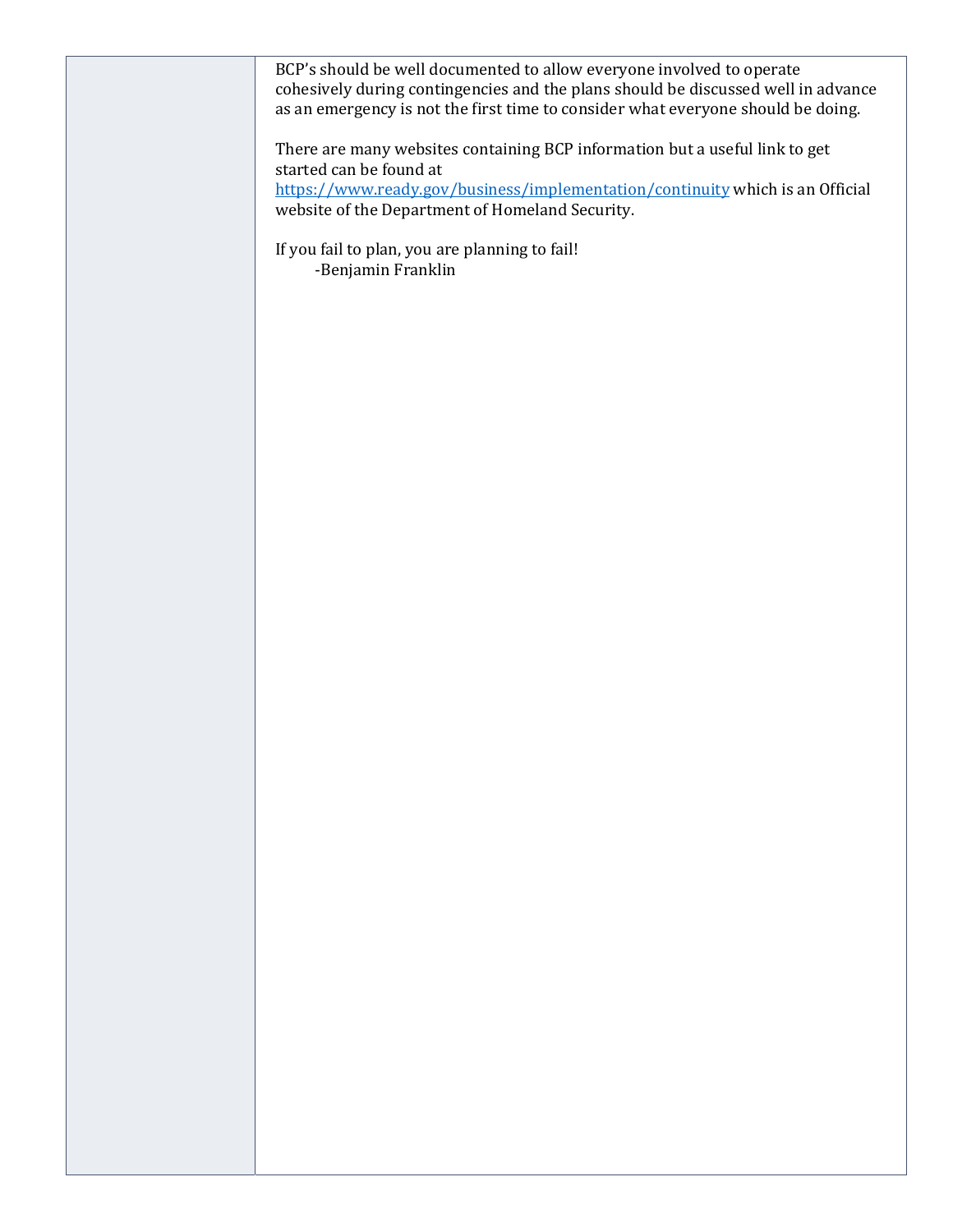#### **Backing Up Your Data in Windows [By Matthew Trammell]**

The thought of transferring data to a new computer can be a daunting thought, enough to even discourage you from upgrading your computer. Or perhaps you would like to protect yourself in case your computer fails. In either case, I hope to provide some tips on backing up your data within Windows that will help you feel more comfortable about protecting your data. As always, if you have any questions, please research online or track down your favorite personal IT support contact.

Where is my data you may ask? Fortunately, Windows creates a local profile on your computer that contains most of your data. From within Windows Explorer, navigate to C:\Users\ and you will find a list of local profiles on your computer. Open your profile. The top six folders that I look at are Desktop, Favorites, My Documents, My Music, My Pictures, and My Videos. In a work environment, typically most data is under the first three folders. The Microsoft Office applications default to the My Documents folder. Also note that the Favorites folder only contains your Internet Explorer favorites. Modern browsers, such as Edge, Chrome, and Firefox prefer you to export and import favorites or bookmarks. This process typically creates a HTML file that you can save to a folder of your choice and then later import to any browser. Your data may also reside under another folder created on the C: drive or a secondary drive. If searching for data created by an application, you may need to search online for documentation about where to find that data. Now that you found your data, let us back it up!

#### **Tip 1: Removable Storage**

 Floppy disks, anyone? Okay, so floppy disks are not common at all these days – but CDs, DVDs, flash drives, and external hard drives are common types of removable storage. CDs and DVDs are great for long term, archival storage of your important files. Tax returns, music, photos, etc. Put them on a CD or DVD. Place them in a fire proof safe and they should last for several years. Now, there are debates on how long CDs and DVDs actually last, however; that is a topic for another article. I did want to throw out that disclaimer so you are aware that a CDs and DVDs, let alone the other removable devices that I have mentioned will not last forever. Flash drives are great for short term storage. On the go? Needing to present a PowerPoint? Transferring files from one computer to another? Use a flash drive. But always remember to have a copy of the files on your flash drive backed up to your computer. External hard drives work great for storing and transferring large amounts of data that would otherwise not fit on a flash drive. They are also great for when your primary drive starts to get full and you need some additional disk space to store or transfer your files to. Finally, you can use Windows Backup and Restore to create a system image to store on your external hard drive. A system image backup allows you to restore not only your data, but your installed applications as well. In order for this to work successfully, keep in mind that the destination hardware must be similar to the source hardware.

#### **Tip 2: Cloud Storage**

 Google Drive and Microsoft OneDrive are two examples of popular cloud storage applications. As you may know, at UNT we use Microsoft OneDrive. As an alternative to the My Documents folder, you can use one of these applications for your data. Not only do you have a local copy of your data, you have a copy of your data backed up to the cloud. Furthermore, you can access your files from any computer through its web browser. Google Drive starts you out with 15 GB of storage for free. You can upgrade to 100 GB, 1 TB, 2 TB, etc. for a monthly fee. I also want to take a moment to highlight Google Photos. Currently you can store an unlimited amount of high quality photos (16 MP or under) for free with Google Photos. For most smartphone cameras, this is great. If you shoot DSLR photos 17 MP or higher, you may want to consider a Google Drive plan to store your photos

*Did you know that a research group led by Yuichi Nakamura, Associate Professor at Toyohashi University of Technology, has applied magnetic assist recording technology to magnetic-holographic memory?*